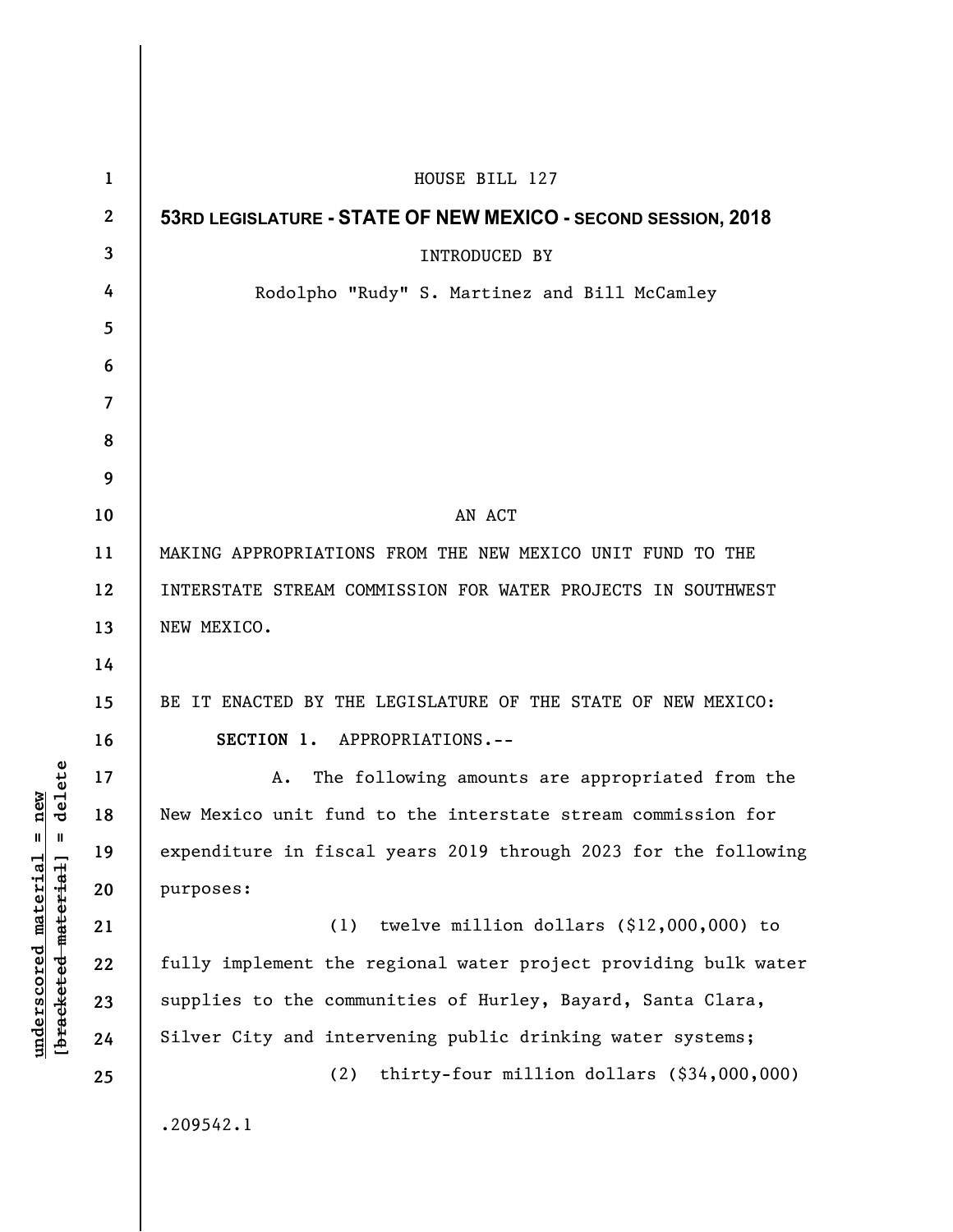to construct water trust board-approved water supply projects in the southwest New Mexico regional water planning area that meet a water supply demand and are included in the approved 2017 infrastructure capital improvements plans;

**5 6 7 8 9 10 11 12 13**  (3) three million five hundred thousand dollars (\$3,500,000) to contract with the bureau of geology and mineral resources at the New Mexico institute of mining and technology to collect new ground water and geologic data to increase understanding of the hydrogeologic framework and ground water quality and improve ground water flow models of the Mimbres basin aquifer system, which will provide a scientific basis to increase the resilience of public water supplies from that aquifer system; and

(4) five hundred thousand dollars (\$500,000) to evaluate and plan alternatives for the city of Deming for a remote well field in a comparatively stable area of the Mimbres basin aquifer, based on the work produced by the bureau of geology and mineral resources pursuant to the appropriation made in Paragraph (3) of this subsection.

B. All New Mexico unit fund payments for water supply infrastructure projects in southwest New Mexico shall require at least ten percent, but no more than twenty percent, in matching funds provided by the local project sponsor.

C. Any unexpended or unencumbered balance remaining from projects funded in Subsection A of this section at the end .209542.1  $- 2 -$ 

 $\frac{1}{2}$  of  $\frac{1}{2}$  and  $\frac{1}{2}$  and  $\frac{1}{2}$  and  $\frac{1}{2}$  and  $\frac{1}{2}$  and  $\frac{1}{2}$  and  $\frac{1}{2}$  and  $\frac{1}{2}$  and  $\frac{1}{2}$  and  $\frac{1}{2}$  and  $\frac{1}{2}$  and  $\frac{1}{2}$  and  $\frac{1}{2}$  and  $\frac{1}{2}$  and  $\frac{1}{2}$  an **[bracketed material] = delete**  $underscored material = new$ **underscored material = new**

**24 25** 

**1** 

**2** 

**3** 

**4** 

**14** 

**15** 

**16** 

**17** 

**18** 

**19** 

**20** 

**21** 

**22** 

**23**